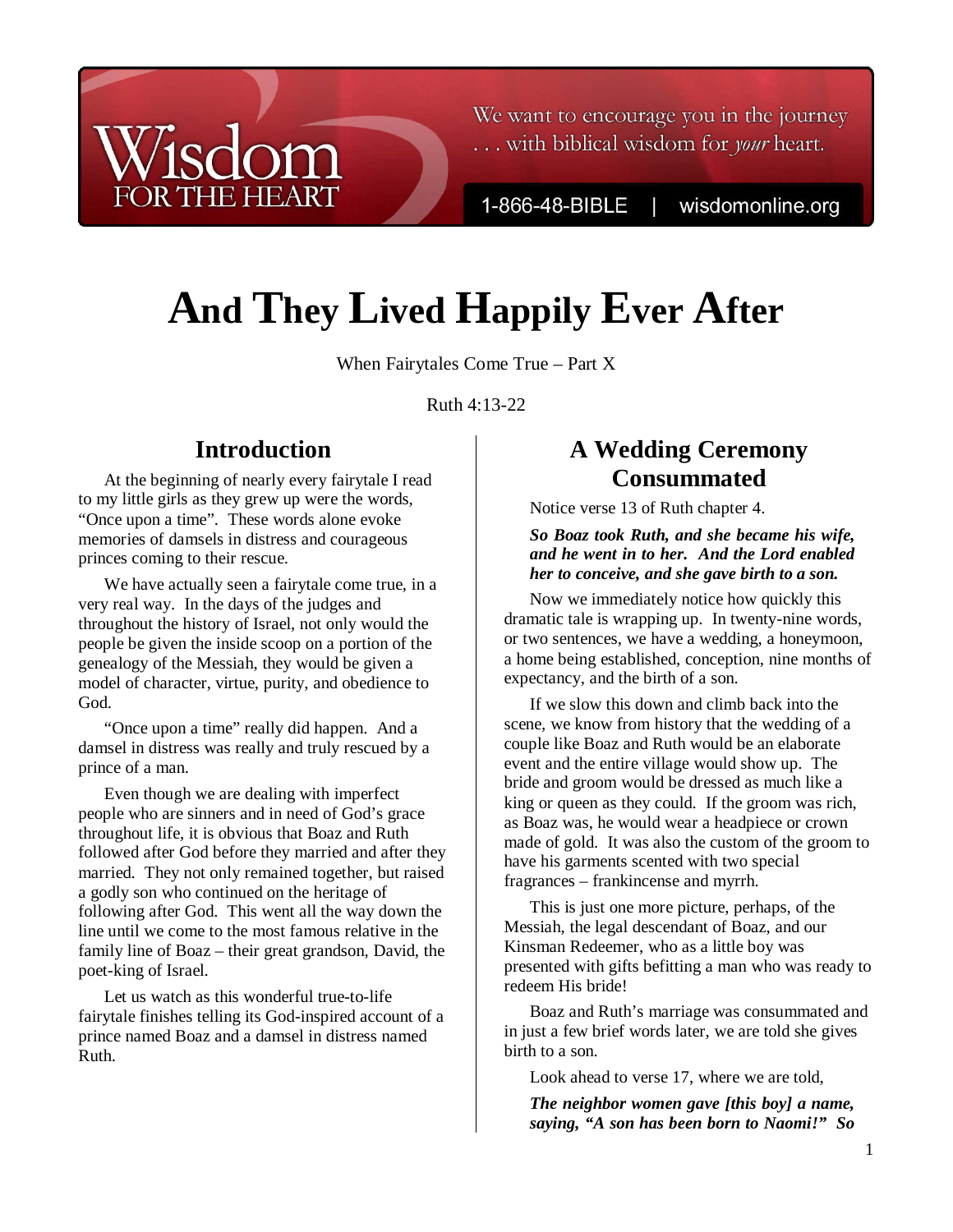#### *they named him Obed. He is the father of Jesse, the father of David.*

It was unusual for the women in the village to name the child. They may have come up with the name in their excitement and Ruth and Boaz agreed with it.

Perhaps you have had family members or friends give you a name that you have agreed to use for your own children. Perhaps family and friends have suggested names that you would *never* use!

It is interesting that Ruth and Boaz, for the most part, disappear from the story and the focus of the divine author returns to Naomi.<sup>1</sup>

## **A Widowed Grandmother Invigorated**

Look at verses 14-15.

*Then the women said to Naomi, "Blessed is the Lord who has not left you without a redeemer today, and may his name become famous in Israel.* 

*"May he also be to you a restorer of life and a sustainer of your old age; for your daughter-in-law, who [by the way] loves you and is better to you than seven sons, has given birth to him."* 

These women are saying, basically, "Naomi, because of Ruth, you are surrounded by care, protection, and love. And here's another close relative – a grandson – who will restore your life and sustain you in your old age."

In these closing verses, we not only have a wedding ceremony consummated, but we also have a widowed grandmother invigorated.

Can you imagine this incredible reversal? Do you remember how this started? If this is a fairytale, it opened more like a nightmare.

Naomi is taken by her husband with their two sons to Moab. It was an act of disobedience to the God of Israel. Her husband died and then, both of her grown sons, one after the other, died. She finds herself traveling back to Bethlehem with little hope of even surviving. Even more, there is no heir to her husband's estate. All that they owned in Bethlehem will belong to the highest bidder. Naomi will have nothing except whatever she and Ruth can scrape together to make a living.

You may remember that Naomi even changed her name to "bitterness" and assumed that God had walked away from her.

Now look at her!

Notice verse 16.

#### *Then Naomi took the child and laid him in her lap, and became his nurse.*

"Nurse" could be rendered "guardian or caregiver".

Suddenly, in the space of a chapter, Naomi is being cared for by Boaz, a leading statesman and landowner in Bethlehem and a relative of her deceased husband; she and Ruth are now being taken care of royally; and Ruth, who did not or maybe could not have children during her earlier marriage to Naomi's son, is suddenly pregnant and now delivers, of all things, a male heir to Naomi's husband's estate.

No wonder the women are all saying to her, "This little boy is further proof that your life has been restored. This little grandson is going to put a bounce back in your step; he is going to wind the clock back and reinvigorate your mind and heart."

You had better believe this is one invigorated grandmother! She is so excited about this grandson that, in fact, she dedicates herself to the task of helping Ruth and Boaz raise him in a godly fashion. Do not hold her back.

Warren Wiersbe, commenting on Naomi's joy in this text, and writing as a proud grandparent himself, wrote, "Grandchildren are better than the Fountain of Youth, for we get young again when the grandchildren come to visit."ii

I am not a grandparent yet, but I am looking forward to the opportunity to grow young again. And I am also looking forward to enjoying grandkids without being responsible for their actions!

Someone wrote that children and their grandparents are natural allies.<sup>iii</sup>

Is this not the truth?!

Have you ever been to a Cracker Barrel restaurant and seen in their store one of the "Grandmother Paddles" for spanking the grandchildren? It is a long stick, and at its end, there is a soft cushion.

This is about right.

Parents are struggling through the daily chores of civilizing their little barbarians and Grandma comes along and says, "Look at my little angels." The parents have a completely different picture in mind!

One guy asked a mother, "If you had it to do all over, would you have children again?"

She replied, "Yes, but not the same ones."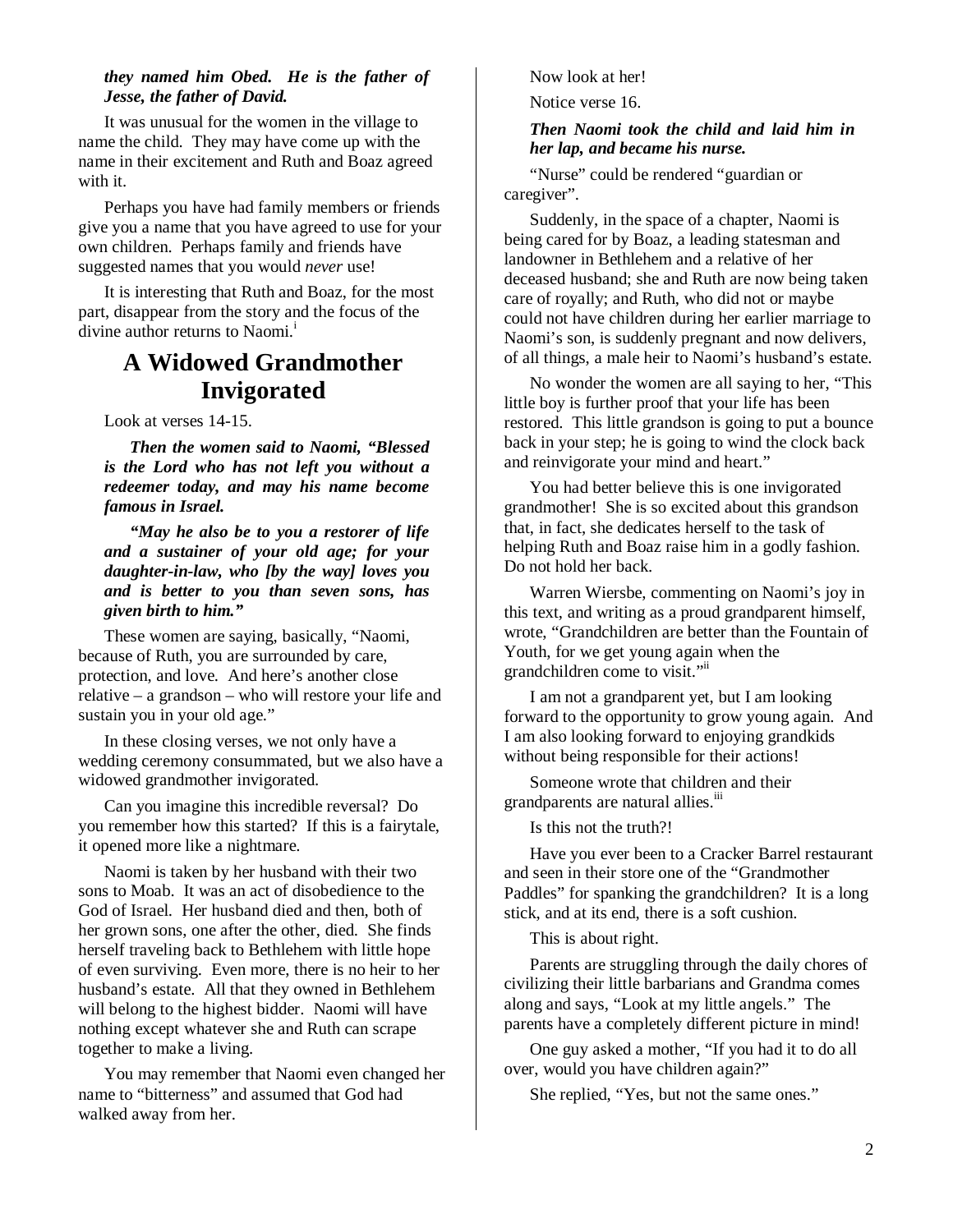Grandparents cannot understand this – their grandchildren are just about perfect little people.

Grandparents let grandkids get away with stuff, right? Frankly, grandparents do not have to replace the torn jeans or the muddy shoes, and they do not seem bothered that the grandkids ate dessert first – or that the only thing they ate was dessert.

This is okay – and listen, grandchildren need a dose of this every so often.

Granted, this is my opinion. There is no verse on this one. Grandparents probably have one, but they have taken it out of context.

This is not in the book of Ruth – other than the fact that Naomi was a grandmother, which is the *only* connection I have! However, let me chase this rabbit until I have made a point or two.

One medical doctor, who authored a number of books on the subject of grandparenting, wrote that the bond between a child and a grandparent is the least complicated form of human love.<sup>10</sup>

A child who has this is blessed.

My grandmother, on my mother's side, lived in my hometown. She also served in the Servicemen's Center in Norfolk – the flagship center for Missions to Military which my parents began in 1958. Every Friday night we went downtown to the center  $- a$ large three-story building with everything from bunk rooms, a library, a kitchen, and a study, to game rooms with ping pong, shuffleboard, table games galore, cookies coming out of our ears, and a soda fountain to which there was free access. As missionary children, my three brothers and I looked forward to Friday night.

Nearly every Friday night, one of us four boys went home with Granny, as we called her, to spend the night at her home. She had been widowed for many years. Spending the night at her little house was icing on the cake. She had a television. We did too, when my brothers and I were older, but we were rarely allowed to watch anything but sports and *Daniel Boone*.

Are any of you old enough to remember the *Daniel Boone* theme song?

*Daniel Boone was a man, Yes, a big man; With an eye like an eagle And as tall as a mountain was he.*  We are *way* off the book of Ruth!

The once-a-month sleepover at Granny's house meant staying in pajamas and watching Saturday morning cartoons, while eating our own box of cereal that she had already purchased. Our choice! Not Bran Flakes, which was the best value for the money. No, not Bran Flakes, but our choice – always – Captain Crunch. Yes, Captain Crunch was around in 1968; in fact, in 1967 the Crunchberries version came out, and the Peanut Butter Crunch came out in 1969. I know what I am talking about. Captain Crunch has been ruining kid's health for over fifty years!

There is more, if you can believe this sordid tale. Granny would even let my brothers and me have our own cup of coffee. My parents knew it – they wisely figured that once a month would serve as a couple hours away from the chores, homework, and disciplines of normal life.

However, let me tell you that what I remember most is not how much Granny bent a digestive rule or two. And be careful with this, grandparents, there is a fine line between cartoons and Captain Crunch and compromising moral standards and encouraging disobedience to Christ in your allowances and in your own behavior. What I remember is that after breakfast was over and it was time to get ready to go home, Granny would come over, open her Bible, read a chapter, and then she would preach a little sermon to me about how I needed to follow Christ and give Him my life. Then, she would pray – the longest prayers you can imagine.

Granny prayed around the world – she prayed for lost people she was witnessing to, for new sailors she had led to Christ at the center, for all the missionaries we supported and the work of Missions to Military, for family members, and then, she prayed for me.

Granny did nothing but compliment my parents desire to see me grow up to follow Christ.

My grandmother, that I knew best, who was known to many as Mom Hagen, prayed for me until she eventually lost her mental capacities and finally went home.

When I see this little phrase about Obed being taken into the care of Naomi, it means something to me – and maybe to you.

A grandparent has the ability to impact their grandchildren in so many ways. Let me suggest several quickly.

• A grandparent can offer an emotional and, perhaps, physical safety net when parents fail or falter.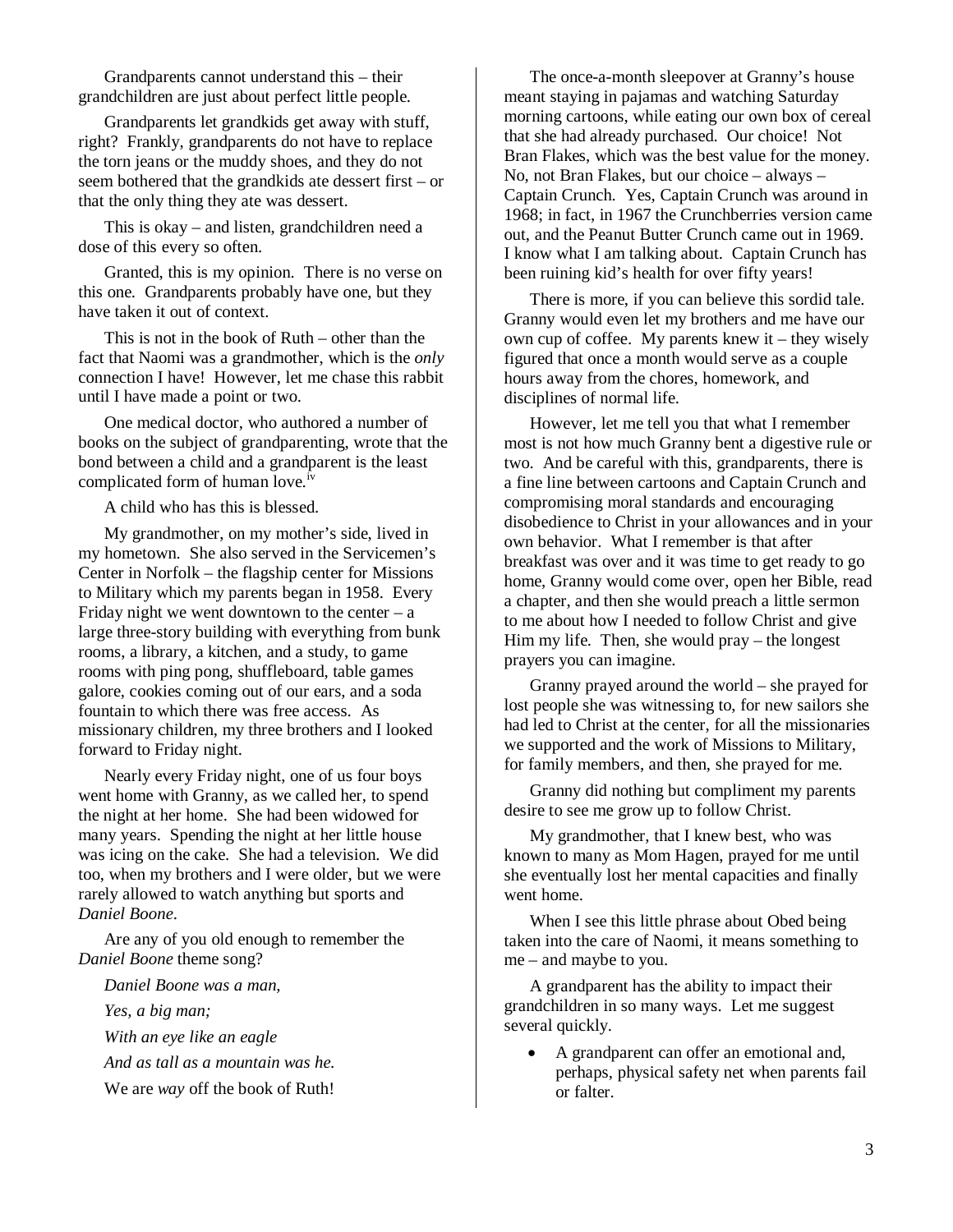- A grandparent can teach their grandchildren the gospel and the plan of salvation – Timothy learned just that from his mother and his grandmother (II Timothy 1:5).
- A grandparent can be a unique witness of the way God has been faithful to their family over the years. This is God's desire as revealed in a tangible way in Joshua 4 with memorial stones placed on the banks of the Jordan for the lesson to be taught to the generations to come of His miraculous power and providence.
- A grandparent can be a wise counselor with years of experience and biblical knowledge combined.
- A grandparent can come across more easily at times as a non-judgmental counselor to their grandchildren as they share difficult questions and experiences.
- A grandparent can be a place of refuge and comfort for grandchildren who feel that beyond Mom and Dad, there is no one they can confide in with trust and confidence.
- A grandparent understands uniquely the passing of life and the significance of milestones in a child's life. They do not have to worry with the details so much and they can more freely cheer their grandchildren along.

We all need to pay attention to this subject of grandparenting and its growing potential and influence. I have learned in my research that half of the adult population over the age of 45 is a grandparent. In fact, 83% of people aged 60 and older are grandparents. Three are now more than 75 million grandparents in America.

In fact, by the year 2000, at least four million children were living in their grandparent's home. $v$ 

Of all the books on parenting that have hit the Christian bookstores, where is the godly advice on grandparenting?

This text in Ruth is a great text and context for just that.

Parents and grandparents play different, but essential roles.

Naomi could offer something that Ruth could not. As a new convert, Ruth knew nothing of Jewish customs and traditions in the home. She had so much to learn from the Law of Moses and the history of

God's people, she would have barely had time to learn it all before Obed began asking questions.

What a wonderful asset Naomi provided Boaz and Ruth in raising their son – and her grandson – to follow after God.

So in these closing verses, we have a wedding ceremony consummated, a widowed grandmother invigorated, and finally, a wonderful Kinsman Redeemer anticipated.

## **A Wonderful Kinsman Redeemer Anticipated**

The book of Ruth ends as quickly as it began. We have the genealogical record of descendants in verse 18 and following.

#### *There is Perez, the father of Hezron,*

*and Hezron is the father of Ram, and Ram is the father of Amminadab,* 

*and Amminadab is the father of Nahshon, and Nahshon is the father of Salmon,* 

*and Salmon is the father of Boaz, and Boaz is the father of Obed,* 

 *and to Obed was born Jesse, and to Jesse, David.* 

#### *(Ruth 4:18-22 paraphrased)*

Immediately, we are struck by the fact that Ruth, the Moabitess widow, the once impoverished gleaner in the fields of Bethlehem, has become the great grandmother of King David. It is possible that she lived long enough to see him born.

However, this is not really the end of the story.

Would you not like to know a little more about them? I would.

Just a few weeks ago, Paul Harvey passed away. He was known for his news commentary and, for fifty years, he enthralled people with the inside scoop on current events and historical events. For decades, he narrated a program called, *The Rest of the Story*.

I remember, years ago, hearing him on the radio telling the story of Dick and Allen, who worked together repairing watches in the early 1900s. But they soon discovered that they could make more money by selling them to friends and relatives. Before long, their business expanded and they ventured into selling other items. They eventually began printing a booklet – a catalog, they called it – so their clients could order items without ever having to leave home. They even opened some stores and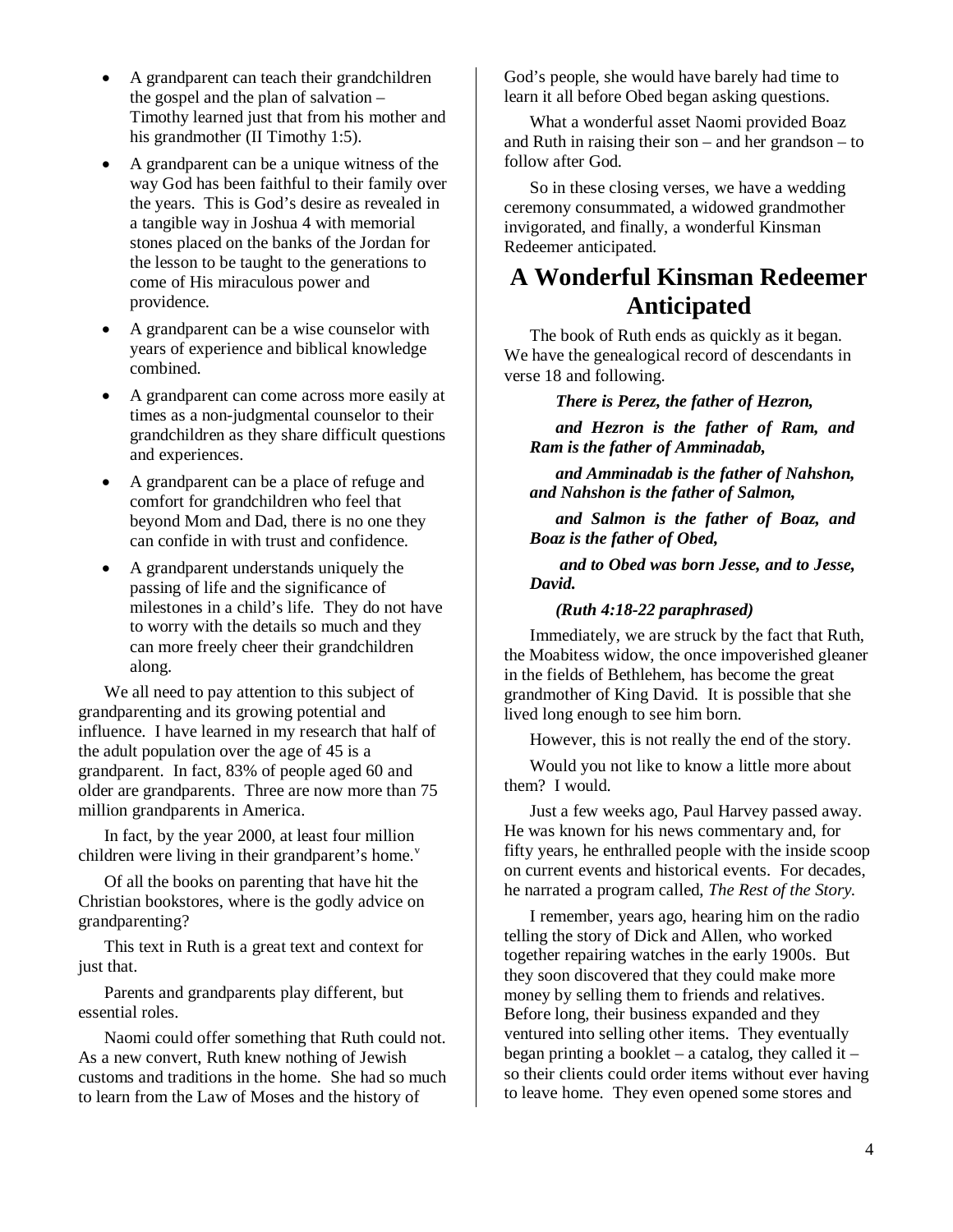began to sell a variety of items. Their business flourished.

Then, the Great Depression hit. Allen sold his share of the business to Dick and headed for Europe to spend his money. Dick slugged through the Depression and kept the business intact – in fact, he'd never even bothered changing the name of their business. Dick eventually died a multi-millionaire, and Allen, over in Europe, read about his death and decided to return.

Allen walked into a stunned board room, announced who he was, and asked for a job of some importance. Poor old Allen had no idea how this thriving corporation was managed, but for old time sake, they gave him a job opening mail in the mailroom and at special occasions being introduced as the cofounder.

Until he died, Allen was able to tell the stories of the early years – the early days of Dick Sears and Allen Roebuck.

And now you know the rest of the story.

I love the rest of the story – and I would like to know more about this eternally significant story between Boaz and Ruth.

Look at chapter 5 and notice verses 1-5.

*And so it came to pass that Boaz and Ruth were married in the presence of many witnesses. The wedding guests came from all around Judea to add their blessings to the union and future home of Boaz and Ruth.* 

*The morning after all the guests had departed, Boaz awakened while it was still early. He searched throughout the house and could not find Ruth anywhere. He began to search diligently for her outside and upon entering his fields, he saw his bride gleaning in the fields.* 

*Once again, she was dressed in rough clothing and her sack for grain was about her shoulders.* 

*"Ruth!" he called as he ran to her. "Ruth, why are you gleaning in the fields today?" She bowed low to the ground and said, "My husband, surely I must find something to satisfy the hunger I will have today."* 

*Upon hearing this, Boaz embraced Ruth in his arms and said, "Ruth, do you not understand that since you have become my bride, all that belongs to me, belongs to you?"* 

Okay, I made all this up! Stop looking for Ruth chapter 5!

However, this is the rest of the story, is it not?!

Boaz is a picture of our Kinsman Redeemer, who has taken us into the family of God – and everything that belongs to Him now belongs to His beloved.

#### *. . . [He has given us] an inheritance which is imperishable and undefiled and will not fade away . . . (I Peter 1:4)*

The rest of this story is found in the New Testament description of *the* final Kinsman Redeemer.

Let us compare briefly the illustration of Boaz with Christ our Redeemer. There are more similarities between Boaz and Christ, but I will highlight four.

#### **1. First, kinship with the bride was required.**

In other words, in order to meet the conditions of the law, the kinsman redeemer had to be related to the bride.

So Jesus Christ, in order to redeem us, became our relative. He came to take the sandals of humanity and walk among us. John writes,

#### *And the Word became flesh, and dwelt among us . . . (John 1:14a)*

Jesus satisfied this condition of Kinsman Redeemer. He became a member of the human family so that He could make us members of His family.

#### **2. Secondly, a kinsman's desire to redeem his bride was voluntary.**

A kinsman redeemer still had to be willing to redeem his bride. Boaz could have walked away.

You may remember that there was another potential redeemer and he did walk away.

Boaz did not walk away. Why? Because he loved Ruth.

The Bible says, "You want to talk about love? Well . . ."

#### *. . . this is love, not that we loved God, but that He loved us and sent His son to be the [satisfaction] for our sins. (I John 4:10)*

In other words, the Son came to redeem us.

And He was willing!

*. . . [He] for the joy set before Him [this joy included winning His bride] endured the cross . . . (Hebrews 12:2a)*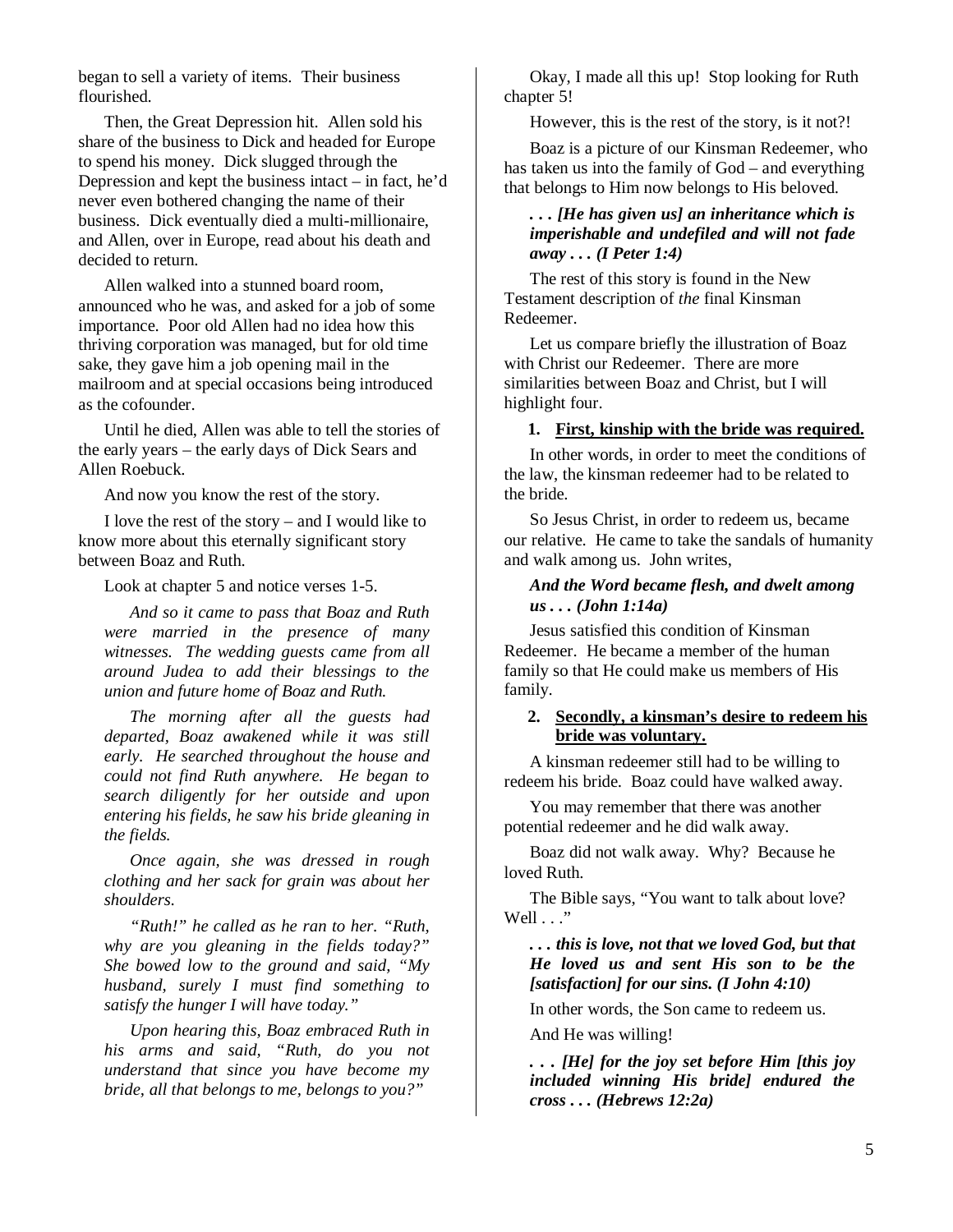#### *. . . He . . . became obedient to the point of death, even death on a cross. (Philippians 2:8b)*

This is how willing Jesus was.

Boaz was related to Ruth and he was willing to redeem her.

In the same way, Christ came in the flesh – fully God, yet fully man; God incarnate – and now related by flesh and blood was willing to redeem us, His bride.

Not only must the redeemer be related and willing, let us look at another requirement.

#### **3. Thirdly, the kinsman redeemer had to be capable of paying the redemption price.**

No matter how much Boaz loved Ruth, he still had to buy the land and settle the estate. It cost! The other near kinsman redeemer might have given Boaz his sandal to seal the covenant, but Boaz had to give him silver to settle the deal.

This was no, "IOU and I'll see what I can do later." No, Boaz had to have enough money to pay the debts of the widow he wanted and her family's estate. Fortunately, Boaz was wealthy enough to pay off the debts against the property of Elimelech and settle the estate of Naomi and Ruth.

Listen, bride of Christ,

#### *. . . you have been bought with a price . . . (I Corinthians 6:20)*

Christ, who is infinitely wealthy, can handle any cost. The purchase price was not money. The legal tender for our redemption was the blood of Jesus Christ. Paul wrote,

#### *In Him we have redemption through His blood . . . (Ephesian 1:7a)*

I found it interesting to discover in my study that according to Jewish custom, it was the responsibility of the kinsman redeemer to also buy out of slavery any member of the bride's family who had been forced to sell themselves into slavery to pay off their  $debts.<sup>vi</sup>$ 

A kinsman redeemer literally stepped in and settled any and all debt against his beloved; he wiped the books clean.

In the same way, our Lord hung on the cross and then said,

#### *. . . "It is finished" . . .*

"Tetelestai" was the Greek word Jesus used, which literally meant, "paid in full".

The debt of sin has been paid in full! Every single legal claim of the law; every debt of sin attached to His beloved's name was completely paid off; the books have been wiped clean.

Jesus Christ is both willing and able to pay the redemption price.

#### **4. Fourthly, the kinsman redeemer's provision for his bride was comprehensive.**

Boaz lifted Ruth to his high estate. She was no longer the Moabite widow, but was the bride of Boaz. She was made a legal partaker of his name – her status was altered from alien to accepted. Boaz made provision for all debts – past, present, and future.

In the same way, Christ has comprehensively raised our status from:

- sinner to saint:
- stranger to friend;
- outcast to child;
- lost to redeemed;
- beggar to becoming the bride of Christ.

### **Conclusion**

Most fairytales I read to my girls when they were little began with the words, "Once upon a time . . .". And nearly all of them that I can remember ended with the words, "And they lived happily ever after."

It occurred to me that these words are an absolutely appropriate ending for every one of us today who are the bride of Christ – every one of us will live happily ever after.

This is the rest of the story – for all of us, no matter how difficult our biography has been; no matter how muddled, challenged, or painful. At the end of our biographies, after we take our last breath, our story can close with the words, "And he/she lived happily ever after." We will have been taken away by our Prince; swept away by our Bridegroom; kept eternally in the joy of our Lord forever and ever.

The only thing different about our lives and the fairytales I read to my girls is that after the words, "And they lived happily ever after," there were always the final two words on the last page, "The what?" – "The End."

This is not the case for us – there will never be an end to our "happily ever after".

Imagine this! Frankly, we cannot. However, we believe by faith in our Kinsman Redeemer – our Lord Jesus – and we cling to His promise of grace, mercy,